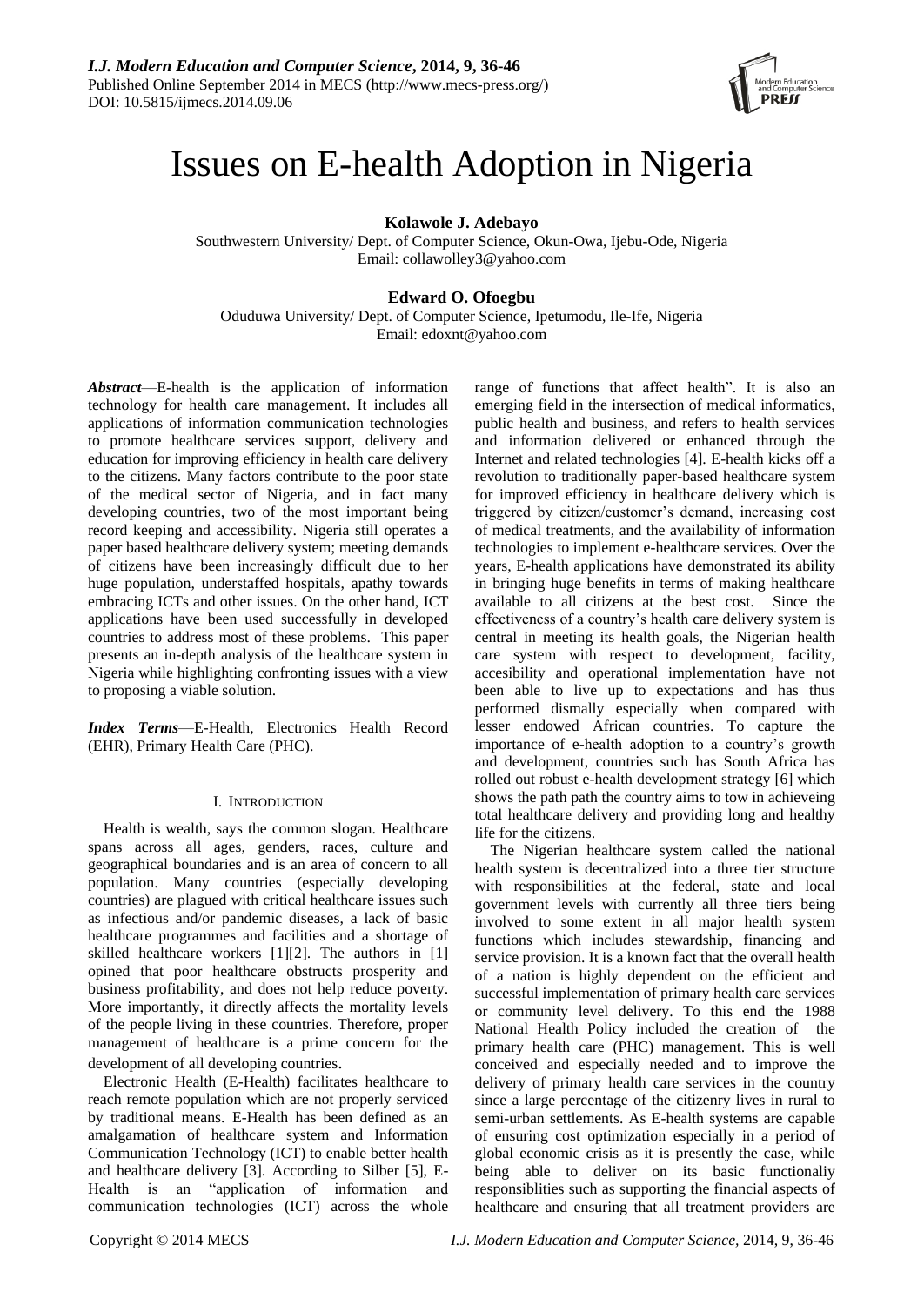well paid while patients spends only what they are due to spend according to their insurance policies; it becomes imperative for E-Health system adoption to be taken seriously and not overlooked as it presents an holistic solution to the problems ravaging the Nigeria healthcare sector.

E-Health system have been implemented in most countries in Europe with European governments setting up combined systems of health insurance in which public compulsory health insurance coexists with private companies. Several countries in Europe such as France, where the GIE SESAM-Vitale was created by the partners of the French Health Insurance to develop common solutions to meet the needs of all its members, whether they are part of the compulsory systems or the complementary insurance organizations and combined with Caisse Nationale d'Assurance Maladie- Travailleurs Salariés (CNAM-TS – National Health Insurance) which itself is in charge of the management of the general scheme of health insurance to form the composite insurance cover for the users of the E-Health system.

In the French system, Healthcare professionals are represented through Orders, such as the Ordre National des Médecins (National Order of Doctors), Ordre National des Pharmaciens (National Order of Pharmacists) and others. The Orders represent healthcare professionals in their negotiations with other stakeholders, and thus takes responsibility in the implementation of some projects. Healthcare professionals benefit from subsidies to support their equipment cost for e-Health terminals while the Patients in this scheme are free to choose which healthcare professional they want to deal with while allowing them also choose their mutual or private insurance.

In Germany the Gematik originally "Gesellschaft fu $\Box$ r Telematik" (Company for telematics) which is a common structure owned 50% by healthcare providers (doctors, pharmacists, hospitals) and 50% by payers (Statutory Health Insurance Funds Association and the Association of Private Health Insurance). Gematik, under the legal supervision of the Federal Ministry of Health performs various tasks in the implementation of the health card and telematics infrastructure. Gematik focuses on three core competencies which are designing, permitting and operational responsibility. The German government has introduced electronic Health Cards (electronische Gesundheits-karte or eGK) for all insured citizens. The electronic chip in these smart cards contains personal data, insurance details and medical history records. German health insurance companies issue electronic Health Cards (eGK) to patients insured by them and this card is used by the cardholders, when they use health care services, which are covered by the insurance.

The OBAMACARE is also an E-Health initiative being proposed by the Obama administration of the USA to ensure quality health care for its citizens. Based on the successes of these systems in their respective countries and their recorded improvement of health care delivery system, it is our believe that the improvement can be replicated in Nigeria by adopting and implementing a robust and custom built E-Health infrastructure that will be tailored to the specific needs of the country while taking cognizance of our unique nature. This is necessary as the country is in dire need of reforms in its health care services sector if we are to so as to improve the health state of citizens.

The remainder of this paper is organized as follows: In section 2, we reviewed some related works; this is followed by section 3 which describes the adopted research approach. Section 4 gives the findings, evaluations and recommendations. The final section contains the conclusion.

## II. RELATED WORKS

Reference [7] enumerated on Nigeria's dismal performance in her health care service delivery as well as her funding of the health sector. Comparisons with less endowed countries like Uganda were carried out which reveals Uganda allocates 11% of its total budget to health care while Nigeria allocates a meager 5.5% of its own budget. The study goes on to state that despite the high HIV+ patients in Uganda the country was ranked 149 out of 191 countries and came 39 steps above Nigeria in the World Health Report 2000 rankings. The above amongst others goes to show the state of the Nigerian health care system with clear indication of problems areas such as inadequate funding which itself is a perquisite for any meaningful undertaking in any health policy.

Denise [8] enumerated the significance of e-healthcare adoption in developing countries. In his work, several benefits such system promotes were presented for total advancement of ICT use in the healthcare sector. His work was complemented by Drury P. [9] who in his work developed a model for e-health systems in the developing world.

The author in [10] pushed for a reform of the Nigerian health sector. He opined that the systems currently in use were no longer working or producing the optimal health status possible and deserved by the people as indicated in the 2000 World Health Report where Nigeria ranked as the 187th of the 191 member nations ranked for health systems performance. Clear emphasis was placed on improvement in primary healthcare service as it contributes a great deal to quality health care delivery.

The author in [11] examined the problems of quality healthcare and accessibility to healthcare. The study stated that the problems with quality in healthcare can be revealed on evaluation of the adequacy of healthcare facilities and systems. This evaluation yardstick includes healthcare policies at medical centers, adequacy of standard operating procedures at these centers, adequacy of the level and scope of care by the physicians and the nurses in light of current knowledge and accepted standards of medical practice in the medical world and problems with accessibility to care would include evaluation of the adequacy of the numbers of healthcare facilities and the proper distribution of these facilities to allow easy and immediate access to a medical facility for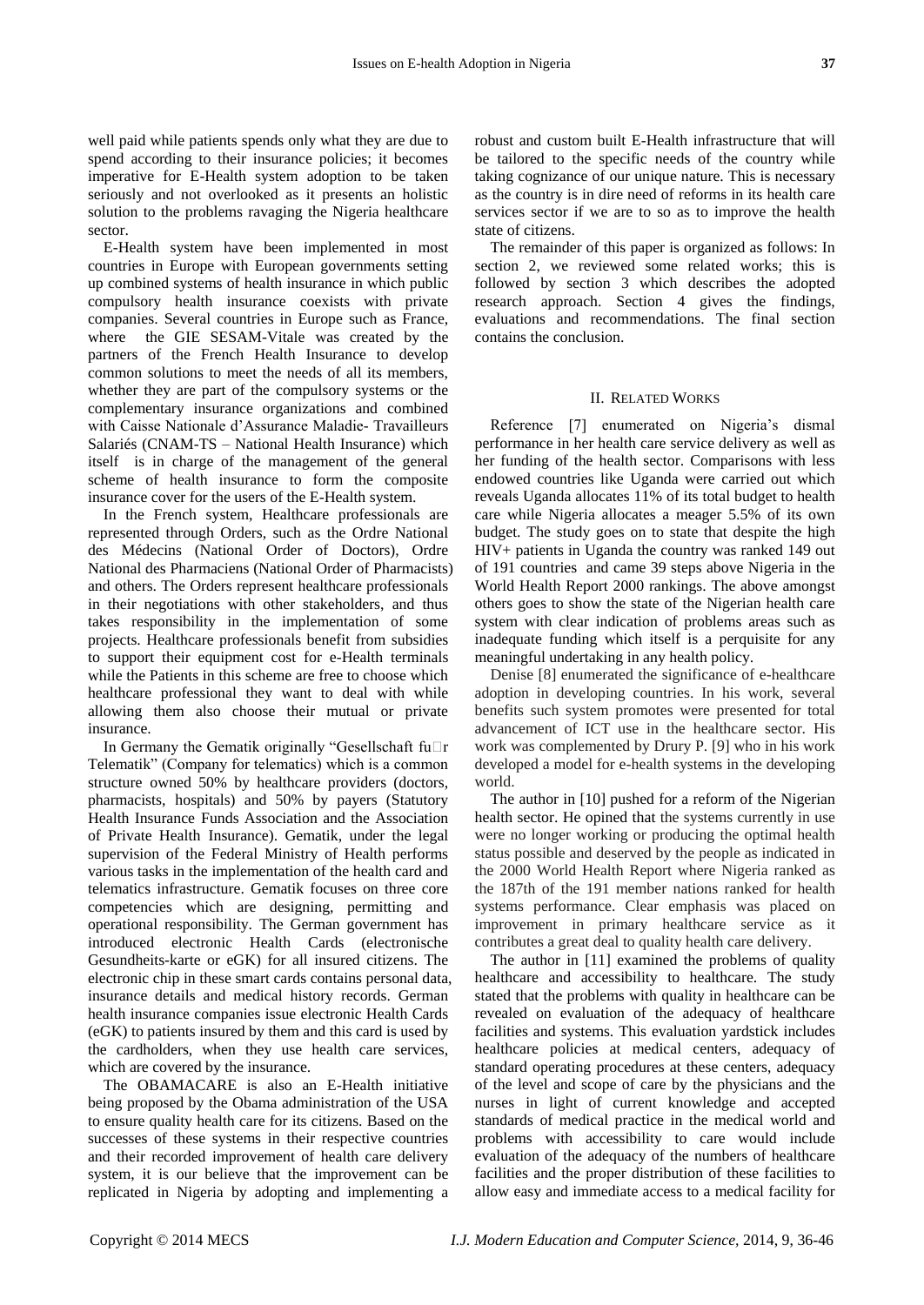every patient who needs one. By the assessment of the author for quality healthcare delivery, it becomes pertinent to find a suitable system or methodology that can solve the two problems enumerated above in a cost effective way while delivering quality.

# III. RESEARCH METHODOLOGY

Bringing information technologies to healthcare systems encompasses a variety of applications, in tune with needs, both on an individual basis and on a society level. Information technology increases the efficiency of the administrative processes while optimizing costs by rendering all information flows that were previously based on paper documents and translating it into an electronic. Thus an E-Health system implementable in a country like Nigeria must bring convenience for all its stakeholders and must also include security features. For this reason, security procedures commonly found in payment systems, or in company security systems are implemented as these systems ensure Confidentiality, Identification, Authentication, Digital signatures and Transaction management. To ensure these objectives are fulfilled a national e-Health system will very often use smart cards carrying the patient or healthcare professional's identity and thus achieve the security needs of e-Health applications thanks to a dedicated security layer infrastructure. The e-health system network can be described as shown in fig 1 below with its four accompanying elements which forms the fulcrum on which any e-health system is built. These elements are briefly described as follows



Fig 1: An E-Health Solution Infrastructure

#### *A. The Patient*

The patient typically demands the best healthcare service at a minimal cost and involvement in the administrative processes. For this reason, patients would be entitled to a health card that will guarantee them access to healthcare as well as managing the administrative and payment/reimbursement aspects.

Patients in other countries with an E-Health system are generally happier to have their medical expenses paid directly by public and private insurances rather than to have to pay for medical expenses upfront, and later to be reimbursed. Such a system is therefore recommended for patients in Nigeria even though other systems of payment could still be used such as Mobile money or online payments. Since the Health card is used to carry patient rights, the healthcare IT infrastructure has to take into account card issuance along with options for the patient to read his card and to update it. The medical system has to include some medical data and ensure this access is kept confidential, i.e. reserved to the patient and authorized healthcare professionals. Patients must be given a means to access this medical data and to achieve this in a secure manner; the patient health card is used as an authentication means to give access to patient healthcare related data. In some cases, both the patient and the healthcare professional card could be combined to ensure only the healthcare professionals authorized by the patient have access to the data.

#### *B. The Healthcare Professional*

Healthcare professionals include many medical practitioners who have different relations with patients, these includes Doctors, Pharmacists, Nurses, Midwives and physiotherapists. As most healthcare professionals prefer to concentrate on delivering a treatment than on administrative chores and the administrative part of the system has to adapt to medical practice in a seamless and effortless manner. To perform these administrative tasks, healthcare professionals must get equipped with IT equipment such as computers, healthcare card terminals, communication means, printers etc.

# *C. The Hospital*

Hospital administrative data should be managed on databases and traditional IT systems with access to this data restricted to the administrative personnel only. Eprescription should also be employed so that the prescription given out by a doctor is no longer on paper, but is either written on the patient card, or stored over a network (or in the cloud), and the patient card will be used as the secure key to gain access to it when the pharmacist delivers medicines. Making prescriptions the electronic way helps combat fraud and reduce errors with better information shared between professionals that can also be combined with a server side process detecting interactions between several treatments delivered by various doctors. Patient data confidentiality should be incorporated in the system as a primary concern since patient information is a confidential issue the E-health system must address. Also, means must be developed for secure transfer of patient data by healthcare practitioners who feel the need to share information with their peers. Medical records are managed separately from administrative data for privacy and security reasons. In most cases, in hospitals, medical records are managed on databases using traditional IT systems. As medical records are especially sensitive, security procedures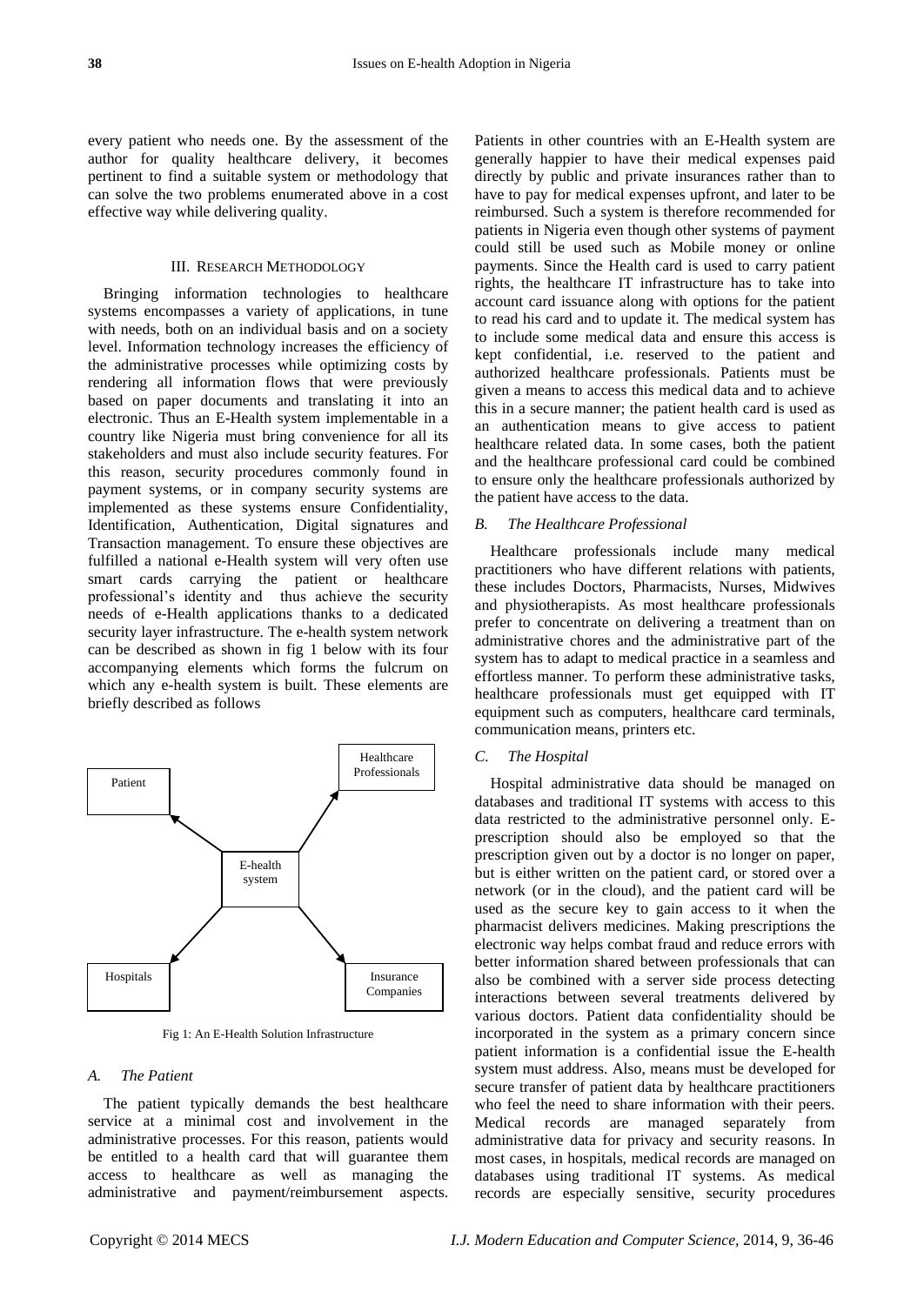should be in place to restrict access to this data. The healthcare card should be used as a means to access emedical records and in order to ensure data confidentiality and security, data communication should be kept under close control with data encrypted, and signed using the healthcare card as a signature and cryptographic keys container.

## *D. The Insurance Systems*

The goal of a public insurance system is to execute government policies. In other words, the public insurance system is in charge of managing the financial and administrative aspects of the system, aiming to monitor the delivery of the best possible healthcare services, for a given cost. Public insurance systems like the National Health Insurance Scheme (NHIS) aims at ensuring a smooth and efficient data flow to complete payments to all stakeholders especially with subsidized rates for drugs. Standard public insurance systems are in charge of managing the relation with insured people, or in other words, all (or most) citizens, which generally takes the form either of a health card or of an e-health application on an existing national ID card.

Since public insurance bodies are answerable to governments and in a more general sense to the citizens, they have to demonstrate that they can manage the healthcare organization efficiently and run a transparent and auditable system, However, there exists no better way of achieving this than through the incorporation of IT into their operations. Private insurance companies, whether they are mutual insurance companies or commercial insurance companies also have a costefficiency objective with their main objective being to ensure easy and efficient interaction with patients, who are actually their customers. Private insurance companies should have a permanent relationship with healthcare professionals and must ensure this relationship is managed in an efficient manner. Private insurance companies sometimes establish an affiliation program with a selection of healthcare professionals, directing patients to them with the compensation of limiting their pricing policies. As the healthcare systems all over the world often involve a combination of public and private payment, most private insurance companies have an already established relationship with the public healthcare bodies.

### *E. Research focus*

This study presents a holistic view of issues on e-health care adoption in Nigeria. It toes the path of a reproducible research, in which a critical examination of e-health system adoption in Nigeria was done in order to project a framework for proper assessment of the current healthcare system, its flaws as well as the expectation of the citizenry and professionals on ways of solving the present problems and of course providing a leeway to a tested and robust e-health approach as has been found operational in some developed climes. It should be noted that our work is limited to verifying the availability of ICT equipment in our health facilities, presence of staffs that can handle such tools, the acceptance and use of electronic medical record (as e-medical record is a core component of e-health) and introduction of smart card for detailing patient's information and people's (health officers and patients) perception to use of such card in improving health delivery.

Nigeria is a country located in West Africa with a total area of 923,768  $km^2$  thus making it the world's 32ndlargest country. The country is divided into thirty-six states and one Federal Capital Territory, which are further sub-divided into 774 Local Government Areas (LGAs). The states are further classified along their geographical spread into six geopolitical zones namely the North-West, North-East, North-Central, South-East, South-South, and South-West. A 2012 estimate puts the population of Nigeria at 168.8 million people up from the 140 million recorded in her 2006 population census [12]. Of this latest estimate, about 87 million people (52%) dwell in rural areas while 81 million dwell in the urban areas [12]. Estimated figure for registered hospital nationwide stands at 4,000, excluding the 700 health care centers, 1,670 maternity centers and the 12 University Teaching Hospitals which handles tertiary care. Statistics prescribes a figure of 0.2 physicians and 1.7 hospital beds per 1,000 people.

Due to the sheer size of Nigeria, we elected to approximate our research to a sub-geographical confinement, with this; a state was focalized to properly assess e-health adoption in Nigeria. Since most states in the country with the exception of some northern states are at par in terms of infrastructural development, elite citizenship and educational appraisal, we decided on choosing an agrarian state which has a middle  $-$  to  $-$  high level infrastructural development to carry out the research, we believe this state gives us a statistical balance to accurately project our findings in terms of Nigeria as a whole. Building on this premise, Oyo state was used as our research base. We believe our choice of Oyo state is appropriate since population density is considerable and most people are deprived of adequate healthcare facilities. Also the state has a reasonable population of educated citizen with a blend of urban and rural life as well as being home to three university teaching hospitals (University of Ibadan teaching hospital UCH, LAUTECH teaching hospital as well as BOWEN university teaching hospital) evenly spread among the tribal blocks in the state. We believe these institutions can be used as a launch pad for the proposed scheme. For this reason, medical professional including doctors and pharmacist of both registered private hospitals and public rural primary health centre, maternity homes and state hospitals resident in towns as well ordinary citizens including the rural dwellers and urban settlers from different cities and towns of the state have been selected to complete the survey for the research work. It's essential to have the medical personnel's and patients' views relating to the proposed and existing system to find the possibilities of introducing it for the improvement of better healthcare system. All the required information about the study area was obtained by preliminary field investigation. Simple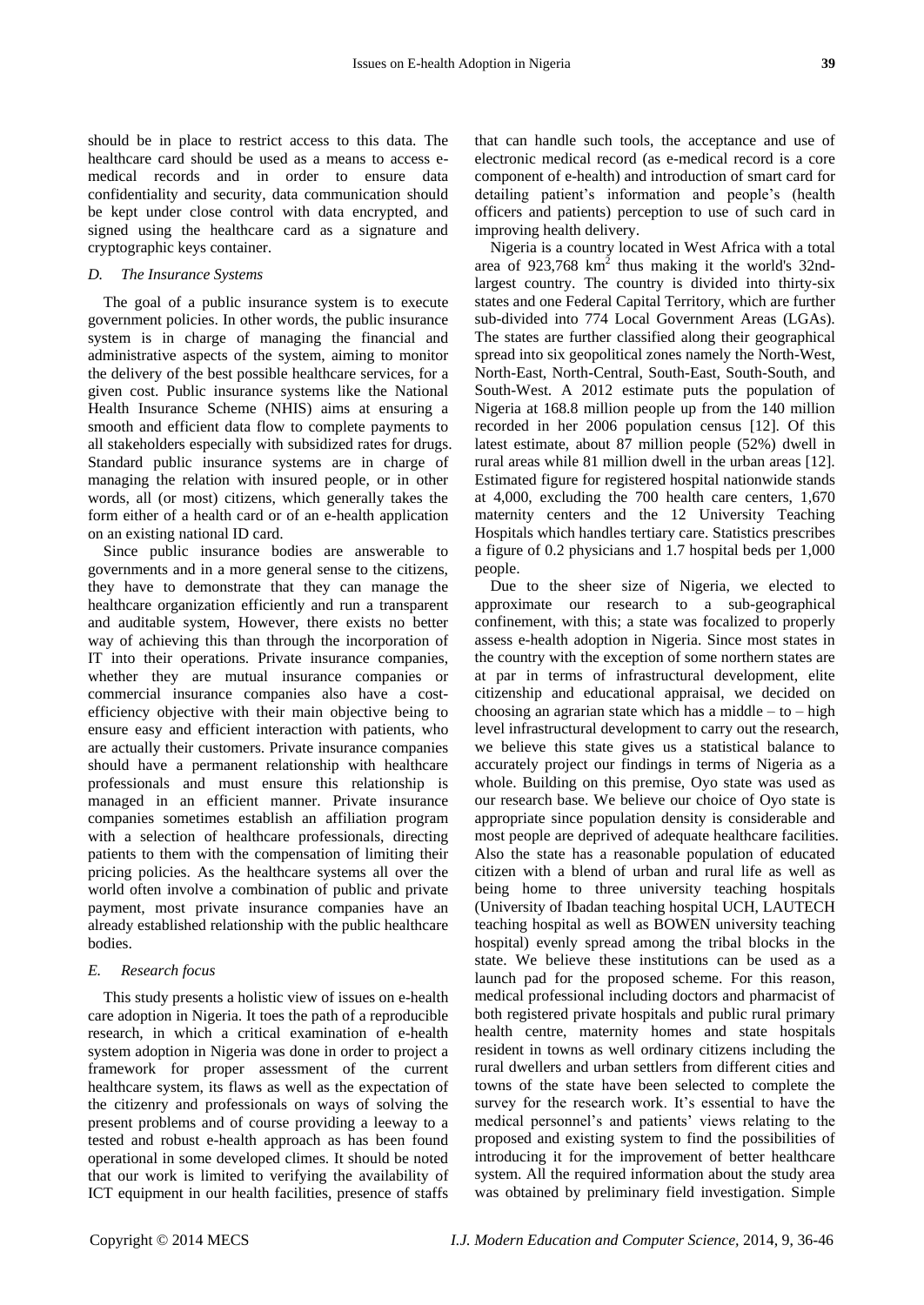random sampling procedure was used for the research. Primary data was collected using the interviews of the respondents from the study area.

The methods of data collection were interview, survey and questionnaire. Furthermore, we obtained some desired data from the World Health Organization (WHO) report on the current health care system of Nigeria. Available information [13] indicates that the performance of Nigeria even though has improved slightly in recent times in terms of the yearly budgetary allocation, a clear insufficiency still exists when compared with some African countries with lesser economy, for example Uganda has 11% of her total budget allocated to healthcare as of 2005 while Nigeria's 2006 budgetary health allocation stands below 6%. We have designed some comprehensive fact revealing questionnaires for our work. The questionnaire designed is also included as annex in the paper and have been administered to volunteers (including health professionals) in order to understand their perception of the current system and possible adoption of an e-health card system.

## IV. FINDINGS AND EVALUATIONS

The revelation from the response of the questionnaire respondents has shown a gross mismanagement of health care system in the rural areas. We discovered poor or no use of ICT facilities in the health sector of the study area. We extend our definition of poor use of ICT facilities to include lack of ICT facilities that can improve healthcare delivery in the aforementioned study area. Our study shows that the hospitals do not have proper allocation of computers, in fact, most practitioners at both private and public health centre relies on paper work. Internet facility does not even come to bear. Patient's information is kept manually. They do not maintain any modern health care information system that contains database, software application, online medical training for nurses etc. The problems in the existing healthcare systems have been found to include the following:

- Inadequacy of medical practitioners proficient in the use of ICT tools.
- Lack of centralized national healthcare database.
- Grossly deficient budgetary allocation for the health sector, including lack of proper policy formulation and implementation emanating from bureaucracy and corruption in governmental institutions.
- Poor access to basic qualitative and affordable health care services, mostly pronounced in the rural communities.
- Poor structural development and lack of maintenance culture allow waste of resources in terms of finance, equipment and human resources.
- Difficulties in medical referral system which disjoints proper follow up and avoid repetition of treatment.
- Inadequate IT facility and technology. These include lack of internet access in all or major medical facilities. Also observed is the poor

computer usage and hence adoption of manual system.

These problems have generated lots of problems such as high mortality rate, increase cost of treatment, drug misuse and its attendant reactions such as disability, death, drug resistance etc.

# *A. Questionnaire Respondents' Demographic Characteristics*

The prepared questionnaires were distributed among four ethno-divisions of the state. This includes the capital city, Ibadan; Oyo, Ogbomosho and Oke-Ogun regions. In Oke-Ogun, we limited the questionnaire distribution to three major axes of the region namely, Saki, Iseyin and Oke-Iho. In all, 1327 questionnaires were returned of which 1200 was selected and found statistically usable. The result of the survey showed that the percentage of male that participated in the survey was 62% and the average age of male participants was 33.40 years. The percentage of female participants was 38% and their average age was 28.50 years with the average age observed being 30.95 years. 68% of the participants were non-specialist locals i.e. those who are not medical practitioners while the rest are specialist such as trained doctors and nurses, Internship doctors and pharmacists.



Fig 2: Chart showing Respondent's distribution

## *B. Respondent's Complaints Analysis*

The survey pointed out common complaints among respondents which included the following: 70% of survey participants believe that the current healthcare's deficiency and inefficiency is due to poor health facilities and inadequate equipment; a further 24% blame the absence of clinics and health centers for the problems. 28% claim that poor recordkeeping and attention delay is responsible and 74% believe the persistent problems are due to incapable personnel and inadequate qualified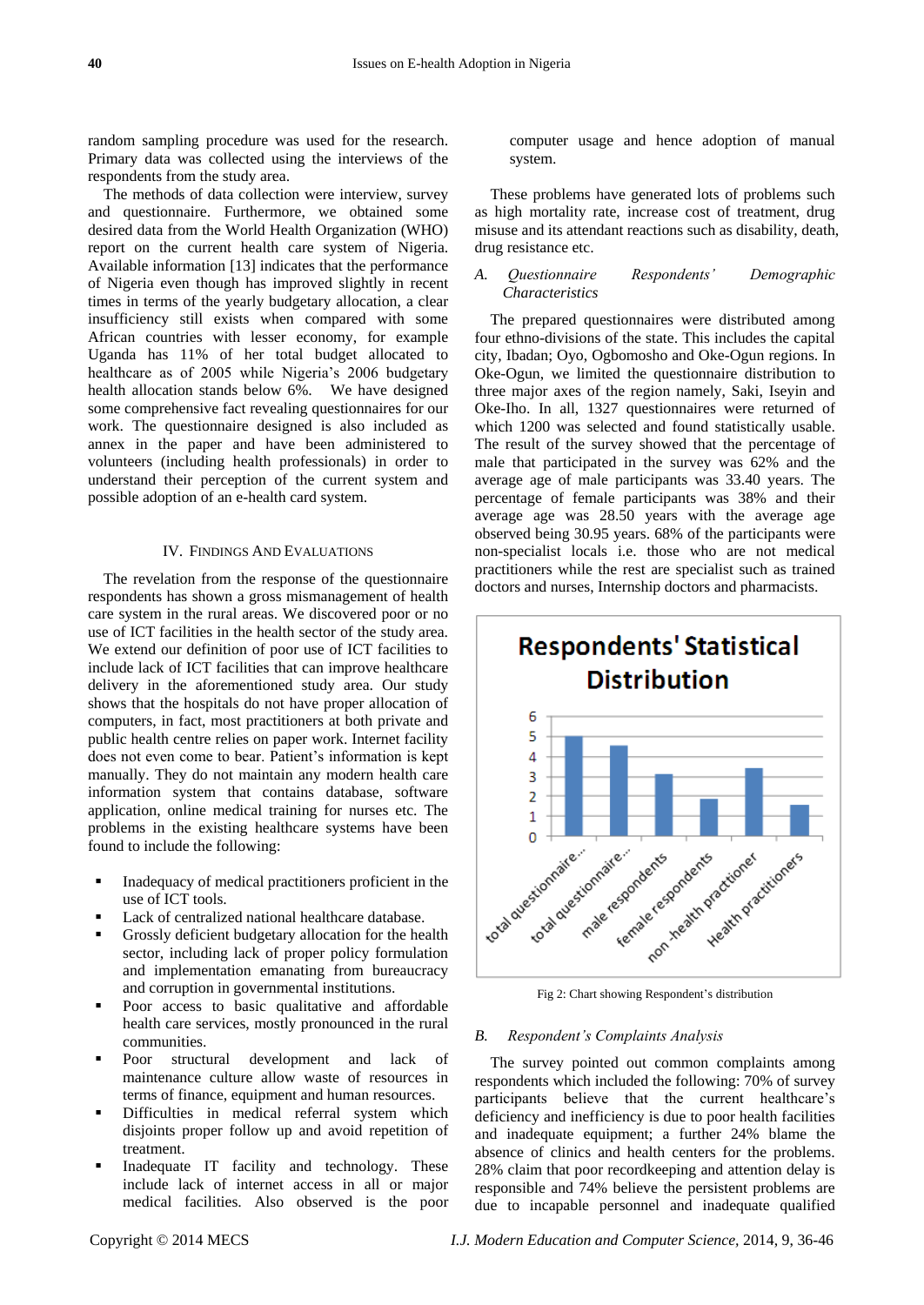practitioners. 18% attribute a portion of the problem to laziness of medical staff and lackadaisical attitude. 50% support the motion that the rot in the country's healthcare is caused by the government's poor financing; 4% of those further state that the government does not look after its medical employees. 8% say that poor administration and distribution of drugs is one of the causes. 24% believe that inaccessibility to medical facilities is the bane. 16% attribute the problems also to ignorance, standard of living of the people and illiteracy. Also, 40% blame the corruption in Government as the major factor of the problems in the country's healthcare system.

Among the elite locals, 92% believes the adoption and use of ICT will greatly improve the health care delivery. Our probe in the rural areas and especially to the uneducated locals shows a great indifference to e-health adoption, 82% of them however give support to its use providing it will improve health delivery to them. To our surprise, only 87% of the medical practitioners share the same view with the elite locals, of this, 44% are doctors and the others either nurses, medical laboratory technologist etc. Our surprise is premised on our expectations that medical practitioners should be at the forefront of the fight for e-health adoption in the country and hence should all have voted for an ICT driven health sector. However, we believe this is partly due to the fact that many of them may not be very comfortable with the use of computers especially those of them who are already advanced in age.

We probed the medical practitioners further just to know the wide statistical gap between theirs and the locals preferences for e-health adoption and a most important issue of power was raised, they claimed that with the epileptic power supply in the country, the whole gain of the system will brought to naught, they cited the fact that they will still have to revert to the manual system most time when there is no power supply which implies double work. Also mentioned is the issue of computer appreciation training for those not conversant with its use.

# *C. E-Health Card Framework to the rescue*

The e-Health card is a Smart ID card that is small enough to fit into a wallet for easy movability. A smart ID card combines integrated circuits, which can process data. The card has the ability to receive inputs by the application and able to deliver an output. A smart ID card provides secure service to an organization to support identity based applications such as sign-on and authorization management (manages secure passwords) and has been used extensively in the financial sector e.g. credit and debit card, ATM cards etc. Ref [14] can be consulted for enlightenment on smart card technology. Mohammad and Palash [15] has prototyped an e-health card system for developing countries. The authors in [9] also implemented an electronic medical record for use in third world economies. Part of our goal in this work is to ascertain our people's disposition to the use and adoption of a system similar to the one they proposed.

| Issues militating existing<br>Healthcare system              | Respondent's opinion statistic (%) |                             |       |
|--------------------------------------------------------------|------------------------------------|-----------------------------|-------|
|                                                              | Health<br>practitioners            | Non-Health<br>practitioners | total |
| Absence of adequate<br>clinic and health centre              | 08                                 | 16                          | 24    |
| Poor and incoherent<br>medical record keeping                | 21                                 | 07                          | 28    |
| Poor financing and<br>infrastructure provision               | 31                                 | 19                          | 50    |
| Neglect of staff by<br>government                            | 38                                 | 04                          | 42    |
| Lack of staff ICT<br>competency training                     | 41                                 | 2.1                         | 62    |
| Illiteracy and ignorance<br>on the part of patients          | 12                                 | 04                          | 16    |
| corruption                                                   | 21                                 | 19                          | 40    |
| Medical staffs deficient<br>in ICT literacy and<br>compliant | 32                                 | 30                          | 62    |
| Instant support for e-<br>health strategies<br>deployment    | 87                                 | 92                          |       |

Table 1: Statistic detailing Respondent's Opinion

An e-health card is designed to contain medical history as well as doctors' prescriptions for patients. The e-Health card will provide a patient with a secure copy of the patient's personal Electronic Health Record. The system will not only help save costs and make for efficient and organized communication between doctor and patient but would also facilitate quick and secure access to data and the electronic transmission of medical information. It would also reduce the overdependence on a particular hospital as patient can use the card in any hospital with a personal digital assistant (PDA).

A patient's card can begin operation upon receiving it and may keep medical records from the moment the patient starts using it. Medical history before the point of usage (stored in voluminous handwritten notes) can still be referred to in case of importance.

In the case of emergencies, the e-Health card can contain critical information about patients in case of operations and allergic reactions. For this, medical specialist need only know the patient's name and follow an emergency mechanism implemented in the database software that only the doctor has access, this is required in order to make use of the card to find out information about the patient. This will be beneficial as it can allow the patient make use of any nearby hospital and still have their records accessible by a medical practitioner not known to the patient beforehand.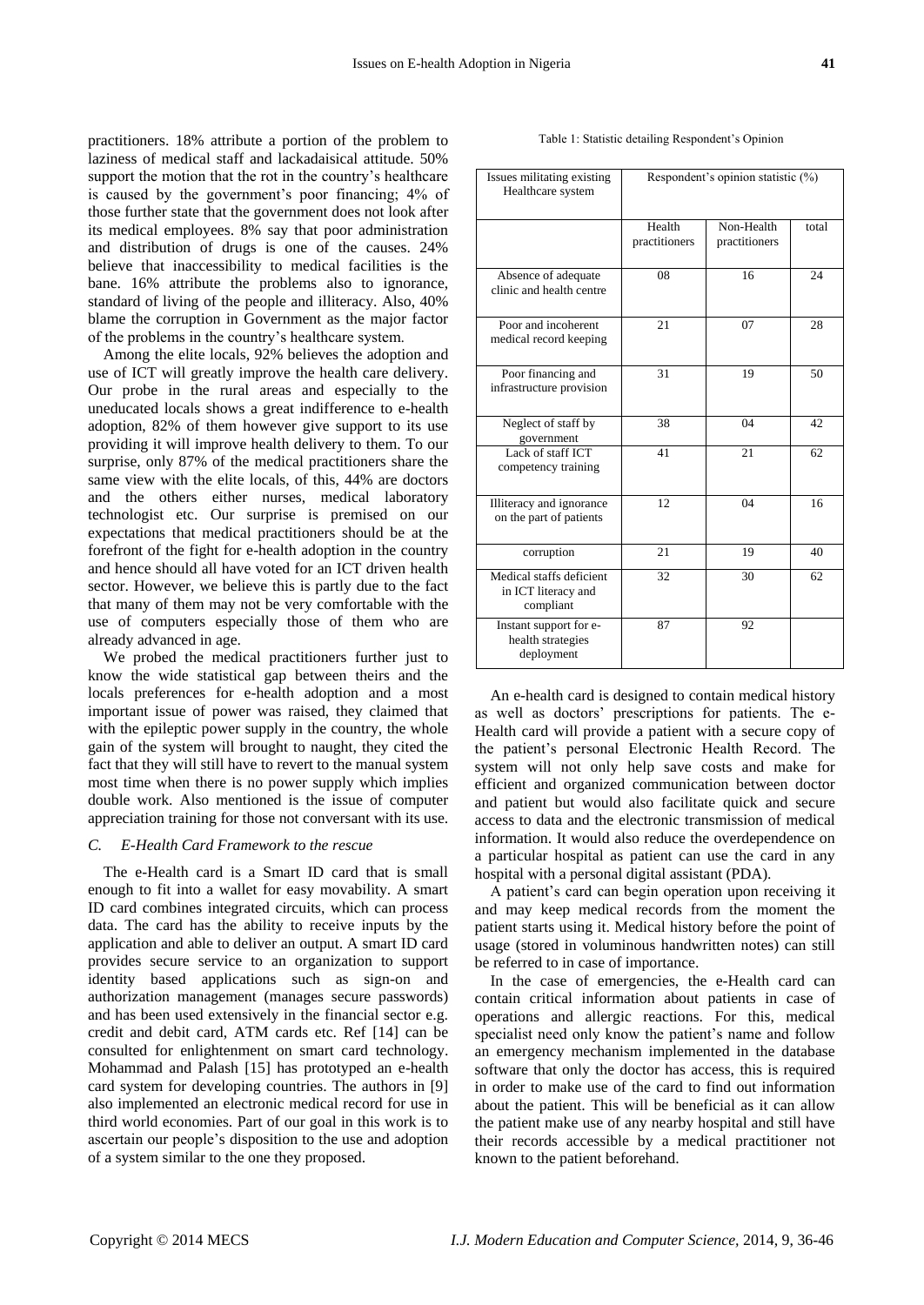

Fig 3: Schematic representation of smart card technology

As a way of ameliorating the hitherto faced problems in the sector, we set at understanding the perception of people towards the use and adoption of a grid-based unified health database powered by an e-health card system, accompanied with the questionnaire is an information piece that describes our idea of e-health card system. We specially focused on the medical practitioners who are supposed to be in the direct use of such system. We explained the benefits to be gained by adopting such a system to include patient Information portability, efficient storage of patient data, availability of patient data upon requirement, easier and faster access to patients' previous records, enhanced communication between Doctors and Patients, constant monitoring of Patient status update and situation, better diagnosis and quick administration, easy accessibility to healthcare and cheap services, patient's data confidentiality and hospitals and diagnostic synchronization, Also, we emphasized the concept of confidentiality that the system guaranteed with its multi-level security framework which even exceeds the confidentiality and security of patient's data obtainable with the existing system.

We were eager to know whether people, especially the medical practitioners already have idea about the e-health card system and will appreciate its adoption. The result of the study revealed that 42% of the participants have an idea, have heard about, and understand the concepts regarding the proposed system while 56% do not have any idea about it but understand the concept. 2% have no idea about the system and don't understand the concept. 30% of respondents believe that the system will be easy and cheap in terms of mobility and accessibility of health care systems; and also believe that the system will encourage portability of patient data rather than have bulks and voluminous ledgers and records of patient information. 57% believe that the proposed system would result in efficient storage of data. 52% believe that the proposed system would make data stored to be readily available anytime it is called upon and anytime the medical practitioner requests for it which can help in the case of emergencies. 43% believe that the proposed system would encourage easier transaction and understanding communication between patients and

doctors, even if they haven't met prior to their transaction. 14% believe that the proposed system would complement and better the country's existing healthcare structure and enable it to compete successfully with her neighbors' and other developing countries' healthcare systems. 33% are certain it would permit reliable, secured and unadulterated patient data and it would also reduce patient's dependence on medical centers and reduce the workload on available doctors. 10% believe it would improve doctors' healthcare knowledge. Also, the study revealed that 44% don't agree that the system is necessary for the study area while 56% believe that the system would be very good and would welcome it. 30% of the respondents could not see reason on how such system could be beneficial to doctors and patients while 70% disagreed.



Fig 4: Chart showing Awareness distribution of respondents to E-Health system

Meanwhile, 26% of survey participants believe doctors will benefit by having patient records stored in an efficient and reliable way, without fear of misrepresentation and loss/damage of patient information, data and history. 51% believe the system would allow easier and faster access to patient's history record and will also promote understanding and communication relationship between patients and medical practitioners. 40% are certain that the proposed system would lead to better diagnosis for the patient and rapid administration. 43% believe that it will present easy accessibility to health services and also low cost of these services. 41% raised issue on the e-health card security and confidentiality, 23% argued whether it's appropriate for patients to be given the power to be able to see all their past medical transactions i.e. doctor's diagnosis and prescriptions, citing that it could encourage patient's selftreatment. 34% support the notion that the proposed system can help to reduce corruption in the health sector. 36% believe that the proposed system will help check, reduce and control the marketing and prescription of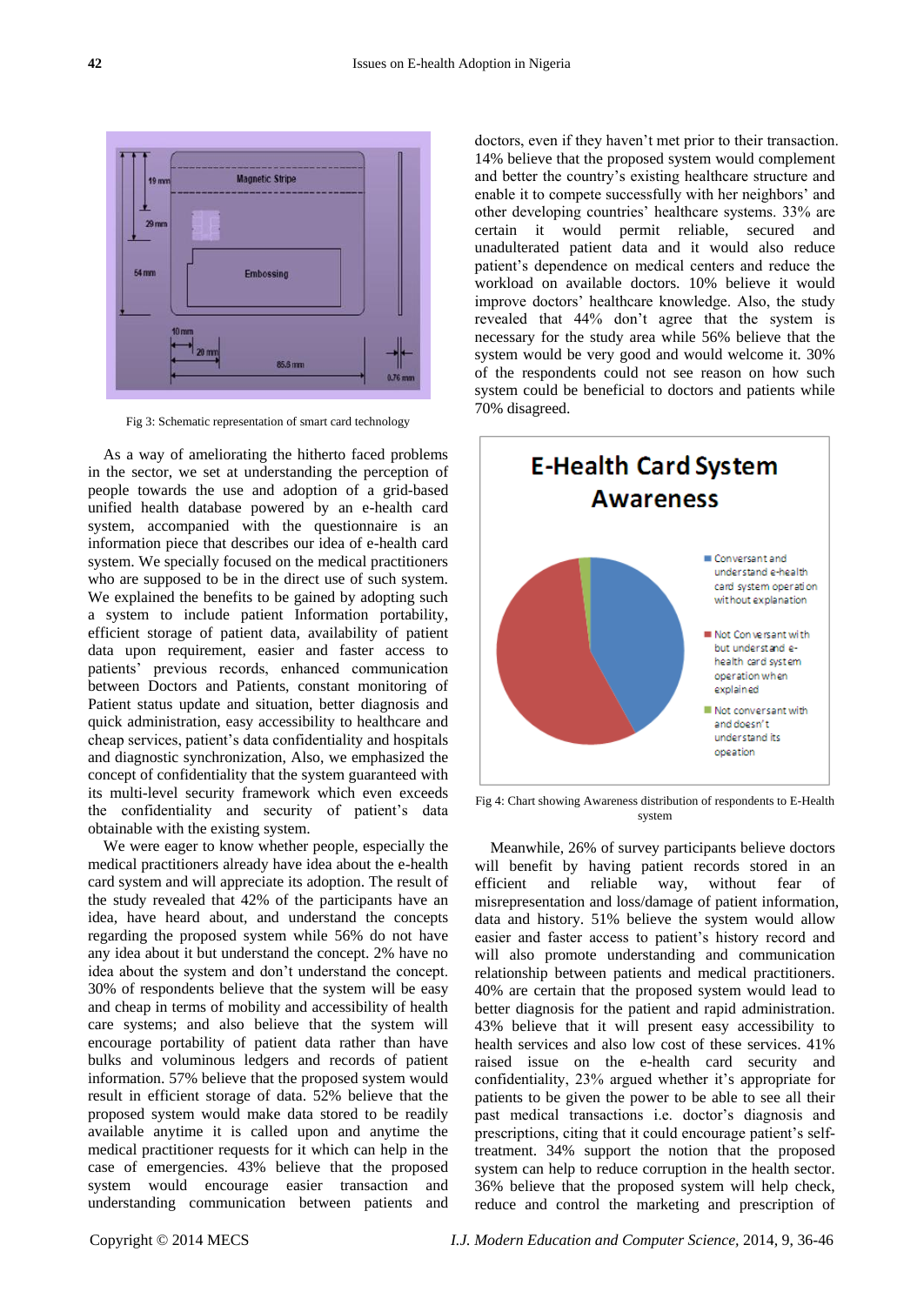illegal drugs. 58% believe that the proposed system will guarantee ease of access to doctor's prescription by every patient when necessary. 50% believe that it will help to prevent selling medicines without doctor's prescription.



Fig5: Chart showing Acceptance / Rejection distribution of E-Health system

## *D. Respondent's Recommendation*

The result of the study had the participants presenting their suggestions as regarding the proposed e-Health card system. Some suggestions were made, these includes

- Proper enlightenment of such scheme should be put in place before actual nationwide implementation; this will dissuade people (especially religion fanatics) from misinterpreting the aim of the scheme. Also, a pilot scheme should be put in place such that the system is launched in those pilot areas first before extending it nationwide. This will allow proper experimentation of the possible problems and challenges of the system.
- Government should improve electricity generation and distribution
- Rural areas should be considered and carried along with the project in terms of affordability, accessibility and literacy.
- Computer literacy should be well encouraged nationwide for the populace.
- Fund and improve the standards of medical infrastructures and equipment to appropriately complement the e-Health system.
- Policies must be formulated for proper management and monitoring.
- There should be no social class discrimination.
- Dwelling on the sheer mobile phone use, such a system should support mobile phones users e.g. patients and Doctors alike should be able to query the central database through mobile phone internet connectivity.
- Government should accelerate provision of broadband internet connectivity in both rural and urban areas. This can be done through fibre optics layout nationwide or setting up a law for mandatory internet provision by all telecoms service provider at all medical facilities in the countries as part of their corporate social responsibility. This will work as GSM telecoms services have spread across the whole country.
- Medical practitioners must be well trained on how to use the system.
- Government must establish monitoring and supervision agency to ensure data validity and communication to the Ministry of Health.

Our survey highlights that Nigeria has the opportunity and willingness for moving forward in the application of ICT in the health care sector albeit with the consideration of the salient issues raised. Even though our research was carried out in a single state of the federation, it is of utmost belief that the statistics can be extended to other parts of the country. Some recommendations highlighted from this work can aid the ministry of health in proper planning, design and implementation of health policies with a view to salvaging the health sector of the country from its continuous deploring state.

# IV. CONCLUSIONS

This study presents a holistic view of the present ehealth adoption and use in Nigeria. We studied the existing health system which lacks the sophistication ICT tools adoption offers. We critically analyzed the cons of the existing system and then motivate the adoption of an e-health platform. In this, we considered the introduction of an e-health card system. We conducted an empirical analysis through a thorough survey both from the locals and professionals alike on their view on e-health adoption and use, reservations and recommendations. In our survey, we selected a state out of the 36 states of the federation for opinion sampling; our choice of state is predicated on the perfect mix the state enjoys of both the rural and urban set up, the literacy level of the citizenry and availability of three (3) University teaching hospitals one each as a private, state and federal government owned. We believe such tertiary health care facilities afford us the rare opportunity of meeting with a large number of the best health practitioners in the country all within small confinement. We have presented statistically the response received from the survey as well as some recommendations on ways of making the system to be more efficient. Our next focus is to model a theoretically sound e-health system for the country; our proposed work will focus on finding the technical deficiencies in some components of e-health system in use and applying gridcomputing as back end for such proposed e-health system, bearing in mind the security features, degree of ICT literacy by citizen, level of infrastructural development and the general technical know-how availability in the country.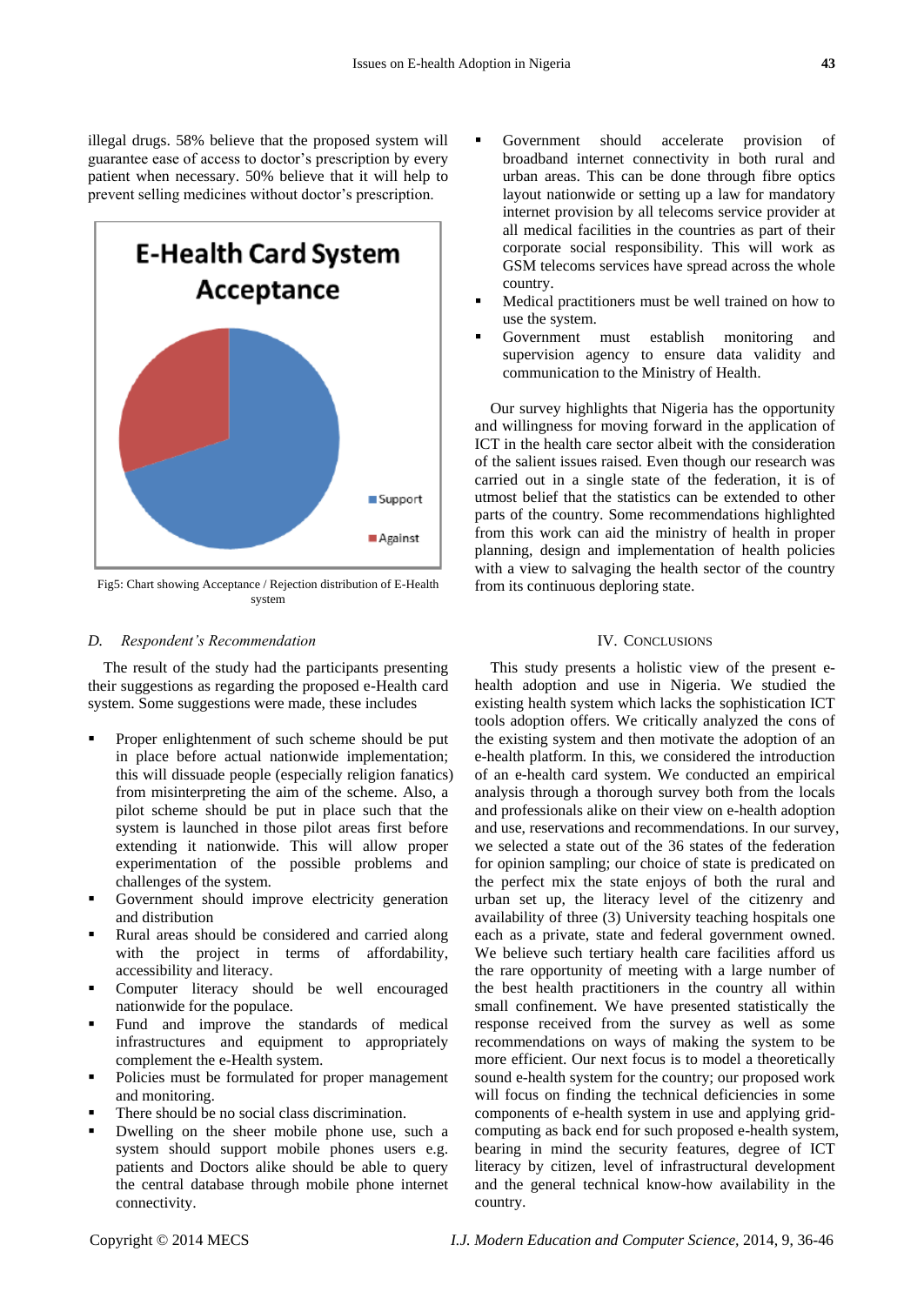## AKNOWLEDGEMENTS

The authors wish to thank the anonymous reviewers for helping to make this work better. We also thank those who volunteered to fill the research questionnaires and survey questions.

#### **REFERENCES**

- [1] Watts, C., & Ibegbulam, I. (2005). Access to electronic healthcare information resources in developing countries: experiences from the Medical Library, College of Medicine, University of Nigeria.Available:http://72.14.253.104/search?q=cache:wT 53fzH\_TXEJ:www.ifla.org/IV/ifla71/papers/164eWatts\_Ib egbulam.pdf+%22ICT+infrastructure%22+healthcare+%2 2developing.
- [2] WHO. (2006): The global shortage of health workers and its impact. Available: www.who.int/mediacentre/factsheets/fs302/en/index.html.
- [3] Nykanen, P.: E-Health Systems: Their Use and Visions for the Future. Tampere University, Finland. Idea Group Inc. 2006.
- [4] Eysenbach, G.: What is e-health? [Editorial]. J Med Internet Res, 1(2), 2001.
- [5] Silber D: The case for ehealth. European Commission, Information Society, eHealth Conference, Atlanta, Belgium. 2003.
- [6] National e-health strategy South Africa 2012. Department of health, republic of South Africa, 2012.
- [7] WHO. (2002) the world health report, Geneva, Switzerland..
- [8] Denise s.: The case for e-health. 2003 [Available online at: http://www.eipa.nl/Publications/Summaries/03/2003\_E\_01 .pdf], last accessed on 2013-7-12.
- [9] Drury P.: E-Health International: A model for developing countries, 2010. [Available online at: http://unpan1.un.org/intradoc/groups/public/documents/un pan/unpan037263.pdf], last accessed on: 2013-6-27.
- [10] Asuzu, M.: The necessity for a health systems reform in Nigeria. Journal of community medicine &primary health care. 16(1) 1-3, 2012.
- [11] Nwangwu, P: Health care delivery in Nigeria: contribution of Nigerians in Diaspora: Address to the convention of Nigerian professionals in Diaspora; Paris, France, 2011.
- [12] Trading Economics (2013), Rural Population in Nigeria. [Available online at http://www.tradingeconomics.com/nigeria/ruralpopulation-wb-data.html], Last accessed on: 2013-6-23.
- [13] Ngozi O., (2013). Overview of the 2013 Budget. [Available online at: http://www.budgetoffice.gov.ng/bof\_2013 update/CME\_Budget\_Speech1.pdf], last accessed on: 2013-06-24.
- [14] Won J., (2003). Smart Card Technology Capabilities, The National Institute of Standards and Technology (NIST) is an agency of the U.S. Commerce Department. [Available online at: http://csrc.nist.gov/publications/nistir/IR-7056/Capabilities/JunSmartCardTech.pdf], Last accessed on: 2013-08-03.
- [15] Mohammad A., and Palash C: Introducing an e-Health card for Developing Countries. 2011. [Available online at: http://su.divaportal.org/smash/get/diva2:428633/FULLTEXT01.pdf], Last accessed on: 2013-06-23.
- [16] Fraser HSF., Biondich P., Moodley D: Implementing electronic medical record systems in developing countries. 2005 [Available online at: http://groups.csail.mit.edu/medg/ftp/psz/EMR-designpaper.pdf], Last accessed on: 2013-07-26.
- [17] GridTalk: Grid Briefings: The Future of Healthcare: e-Health and Grid Computing. 2009. [Available online at: http://www.gridtalk.org/Documents/ehealth.pdf], Last accessed on: 2013-07-24.
- [18] World Bank Data (2012), Nigeria |Data. [Available online at: http://www.data.worldbank.org/country/nigeria], Last accessed on: 2013-6-23.

**Adebayo Kolawole John**, male, Ijebu-Ode, Nigeria, Lectures at Southwestern University Nigeria.

His research directions include Intelligent Systems, ICT adoption and use, Computer Security, Computer Vision and Image Processing.

**Engr. Edward Osita Ofoegbu**, male, Oduduwa University, Ile-Ife, Nigeria, Lecturer, Doctoral Student of department of electronic and computer engineering, Nnamdi Azikiwe University, Awka. His research directions include Robotics and control systems. He can be reached at department of Physics Electronics, Oduduwa University, Ile-Ife or on email at edoxnt@yahoo.com.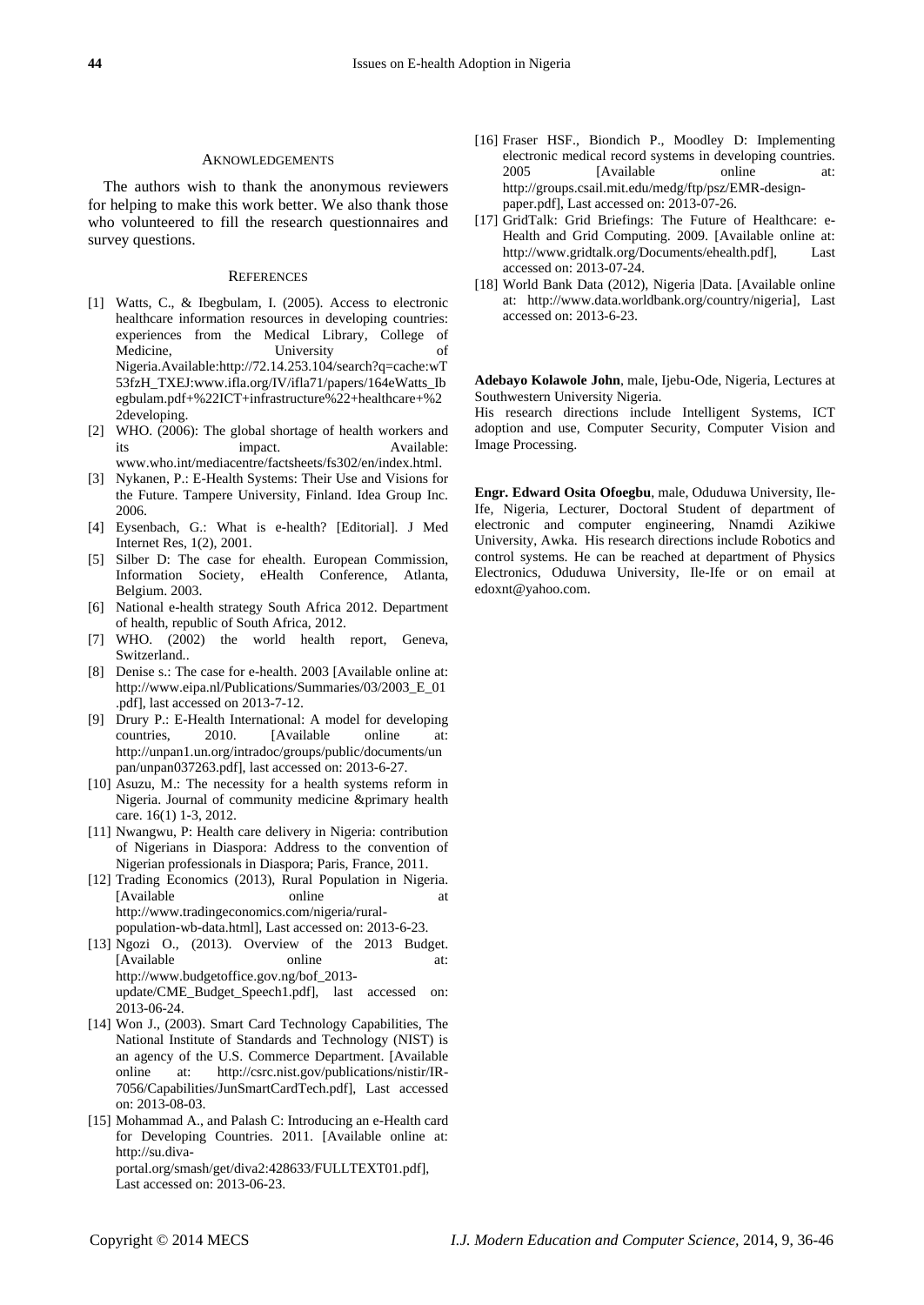#### **APPENDIX**

#### **Research Questionnaire Extract**

E-Health Care assessment and e-Health card adoption in Nigeria

(**Brief Description:** An e-Health card is a smart card like an ID card for patients that allow doctors and patients interact over electronic devices such as a PDA (Personal Digital Assistant). The patients' data and medical history is stored in a database that can be accessed online anytime.)

Respondent ID

[\*\*\* Please put an x mark on one or more boxes if needed]

- 1. Name of the Respondent:
- 2. Age:
- 3. Sex: Male Fem
- 4. Address/Location/Local Govt. Area:
- 5. Education Level:
- 6. Occupation:
- 7. What are the problems of present health care system in Nigeria?
- 8. What technologies are currently in place that can support e-health solutions?
- 9. What is the level of access to computer equipment at healthcare centres?
- 10. Do you have access to internet in your health care facility? How frequent is it being used by staffs?
- 11. Is your health facility aware of a national electronic health database?
- 12. Do you have a comprehensive automated Health Information System in your health facility? How often is it used? If it is not often used, what are the impediments? Is it appropriately linked to the national health database? Are all your patients adequately uniquely identified with a national unique health identifier?
- 13. Do you have competent staffs to man the automated health information system? Are your health professionals comfortable with ICT use?
- 14. Can you foresee any benefits of ICT applications in rural healthcare centres?
- 15. Can you describe in general terms, the barriers to ICT applications in healthcare delivery? Can you also state the barriers to ICT use in your own health facility?

N<sub>o</sub>

16. Do you know about e-Health (electronic health) card?

| Yes<br>$-$ |
|------------|
|            |

- 17. If yes, then what are the perceived advantages of e-Health card?
- 18. Do you think that the proposed e-Health card will be essential nowadays?

Yes No

19. Do you think that the proposed e-Health card will be beneficial for both doctors and patients?

Yes No

- 20. If yes, what do you believe are the benefits they can get through the e-Health card?
- 21. Do you think that it's possible to introduce e-Health care in Nigeria
	- Yes No
- 22. Do you think that the proposed e-health card will bring about positive changes in the country's healthcare system?